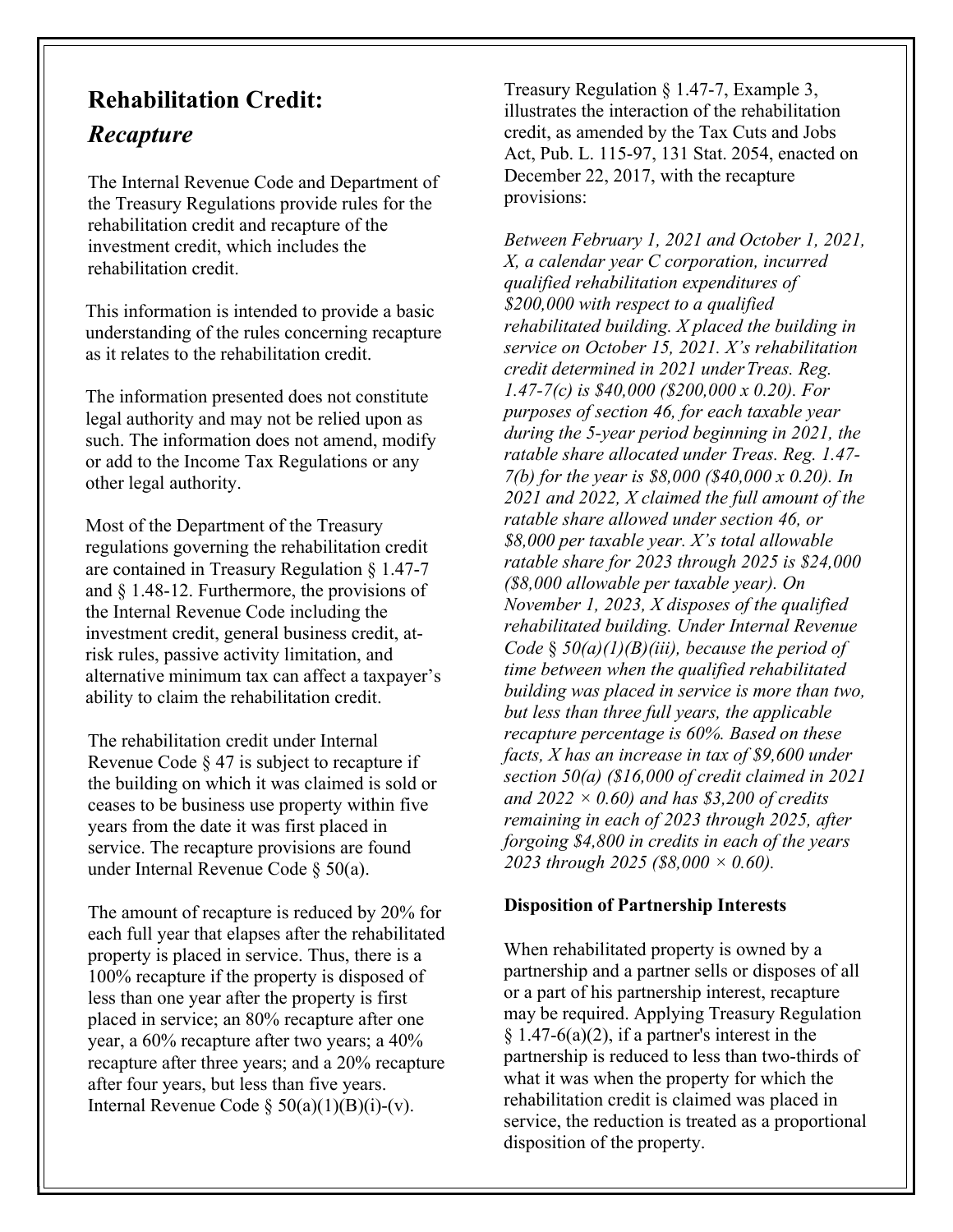This is illustrated in the following example:

*A limited partner, LP, has an 80% interest in a limited partnership that rehabilitated a historic structure and placed it in service on January 1, 2016. LP's share of the rehabilitation tax credit amounted to \$100,000. If LP's interest is reduced to 50% on February 1, 2019, which is more than three years from when the property was first placed in service, credit recapture is required. This is because the LP's remaining 50% interest is less than two thirds of what it was when the property for which the rehabilitation credit was claimed was placed in service (i.e. the 50% interest is only 62.5% (50/80) of the original 80% interest). LP is considered to have disposed of an amount of the property proportional to the percentage that LP's interest was reduced, which in this case is 37.5% (30/80). This means that the applicable recapture percentage of 40% should be applied to \$37,500 of the rehabilitation tax credit (i.e. 37.5% of the partner's share of the \$100,000 rehabilitation tax credit). Based on these facts, LP has an increase in tax under Internal Revenue Code* § *50(a) in the amount of \$15,000 in 2019.*

## **When a Building is Removed from the National Register or its Certification as a "Certified Historic Structure" (NPS Part 1 – Evaluation of Significance) is Revoked**

If, after qualifying for this investment tax credit, the National Park Service removes a "qualified rehabilitated building" from the National Register or determines the building no longer contributes to a Registered Historic District within five years from when it was first placed in service, then the building would cease to be investment credit property and the recapture provisions would apply.

This could happen for a variety of reasons, including when a building loses its historic integrity and/or character. For example, if the building owner materially alters the building's facade or a new building addition

overshadows the historic structure or if the building is destroyed and cannot be rebuilt.

## **Recapture when Property is Destroyed by Casualty**

When a building that qualified for the rehabilitation credit is destroyed by a casualty (i.e. hurricane, flood, tornado, earthquake), within five years of placing the property in service, the recapture provisions of Internal Revenue Code §  $50(a)$  apply.

Unlike the provisions set forth in Internal Revenue Code §  $42(j)(4)(E)$ , which does not require recapture of low-income housing credit when a qualified low-income building is completely destroyed but replaced within a reasonable amount of time, rehabilitated property would be subject to recapture.

Partially damaged property would not trigger recapture if the owner makes the necessary repairs and places the property back in service. For example, see Notice 2006-3As long as the statute of limitations remains open the Service may adjust this credit through the normal audit and deficiency procedures. 8, 2006-16 I.R.B. 777, 2006-1 C.B. 777 (Section II of the notice describes the legal background surrounding casualties under Internal Revenue Code § 47).

If a building on which the rehabilitation credit was claimed is destroyed and it is beyond the recapture period (five years from when building was placed in service), no recapture of rehabilitation credit would be required.

#### **When Recapture is Not Required**

The recapture rules do not apply when there is a transfer of interest between spouses, or former spouses if the transfer is incident to a divorce. The transferee, in these cases, steps into the shoes of the transferor with respect to the transferred property for purposes of rehabilitation credit recapture. See Internal Revenue Code  $\S$  50(a)(5)(B).